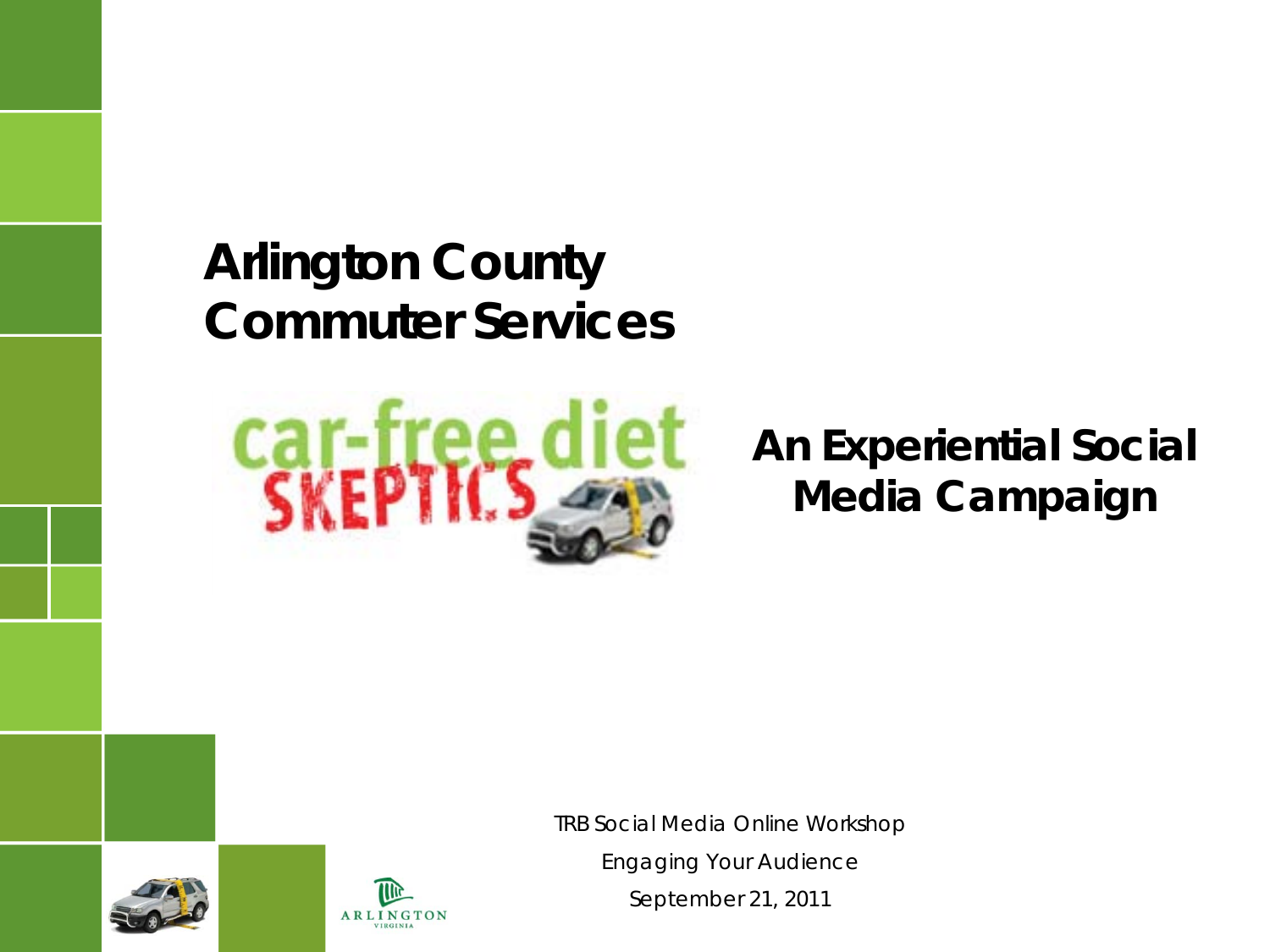# **Arlington County, Virginia**

- Suburb of Washington, DC
- Geographically smallest self-governing county in the US, less than 26 square miles
- Approximately 100,000 HHs; 210,000 population; 208,000 workers
- Densely-populated with 8,150 persons per square mile
- 11 urban villages
- Transportation options
	- 11 of the 33 Metrorail stations
	- Arlington Transit and Metrobus
	- 94 mile system of trails and on-street bike lanes
	- 19 Capital Bikeshare stations and expanding
	- over 80 Zipcar locations





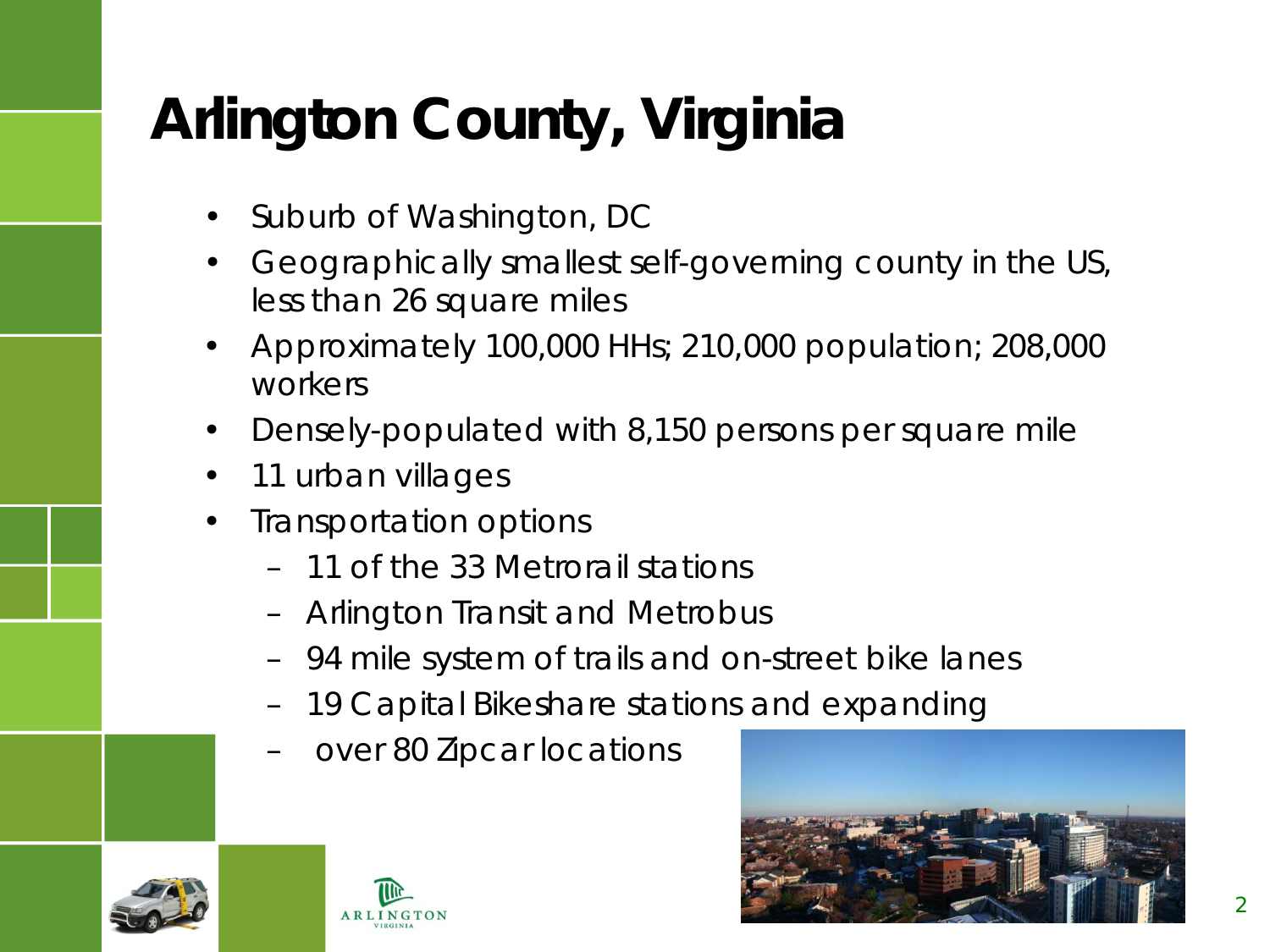# **Arlington's Car-Free Diet**



- Umbrella campaign created to brand and promote alternative forms of transportation in order to decrease SOVs
- Individual Benefits: Save money, improve your health, clean up the environment
	- Carfreediet.com Car-Free Diet Calculator, How To Ride Transit, Ticker, Urban Village
	- *"How to Live Well Without Owning a Car"* by Chris Balish with special Arlington section
	- Brochures, transit ads, web banners, e-newsletters
	- Car-Free Diet blog
	- Facebook = facebook.com/arlingtonscarfreediet
	- Twitter = twitter.com/CarFreeDiet
	- YouTube = youtube.com/carfreediet



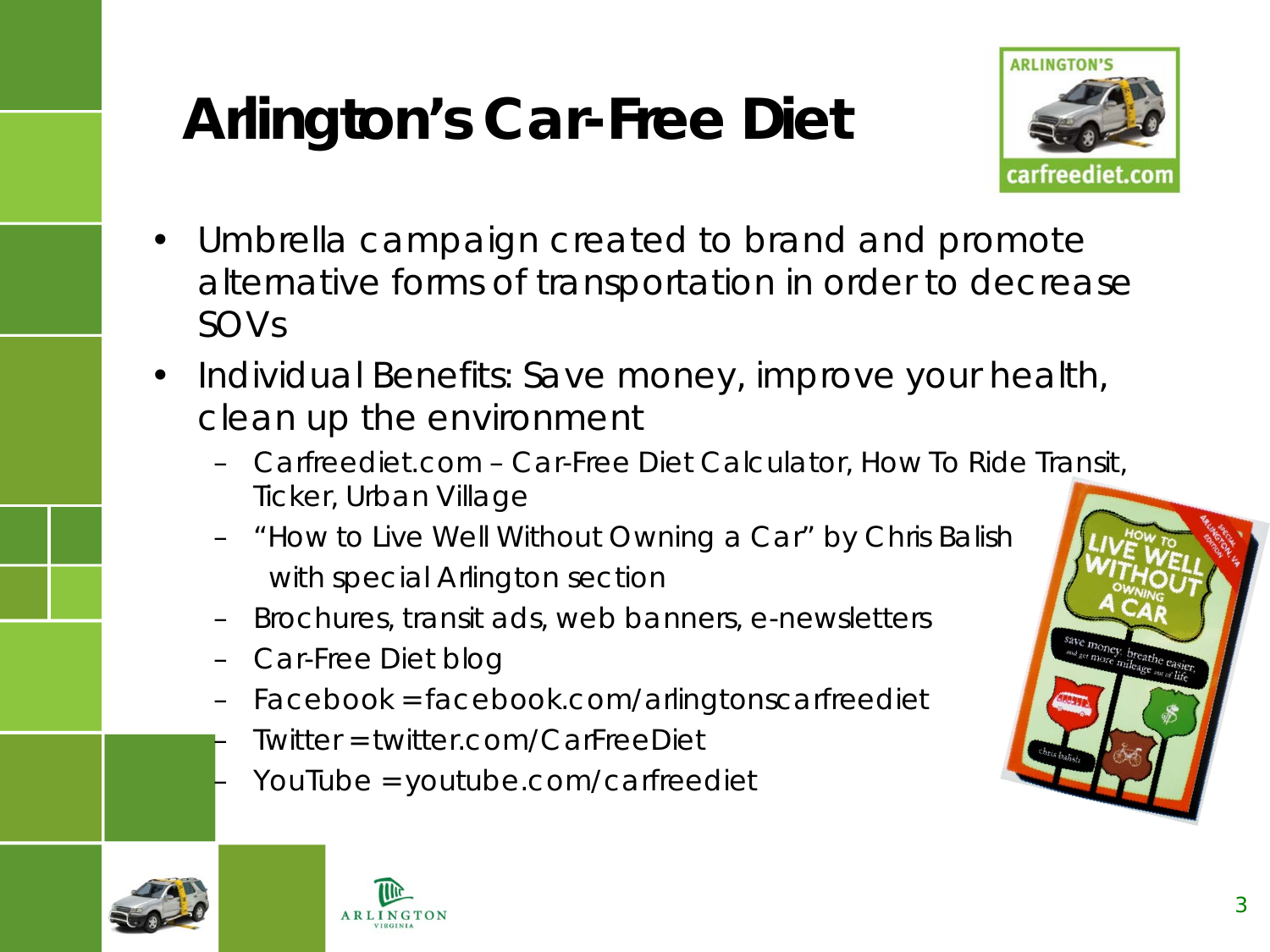# **Car-Free Diet Skeptics - Background**

- **Objectives** 
	- Create awareness of Arlington's Car-Free Diet
	- Encourage trial of the diet and show how easy it is to be car free in Arlington
	- Highlight Arlington's many transit, bike, walk, bike and car sharing options
	- Launch user-generated experiential campaign
		- Cultivate real-life Car-Free Diet stories
		- Demonstrate "they did it, you can too!"
	- Use social media to promote campaign and create user generated content



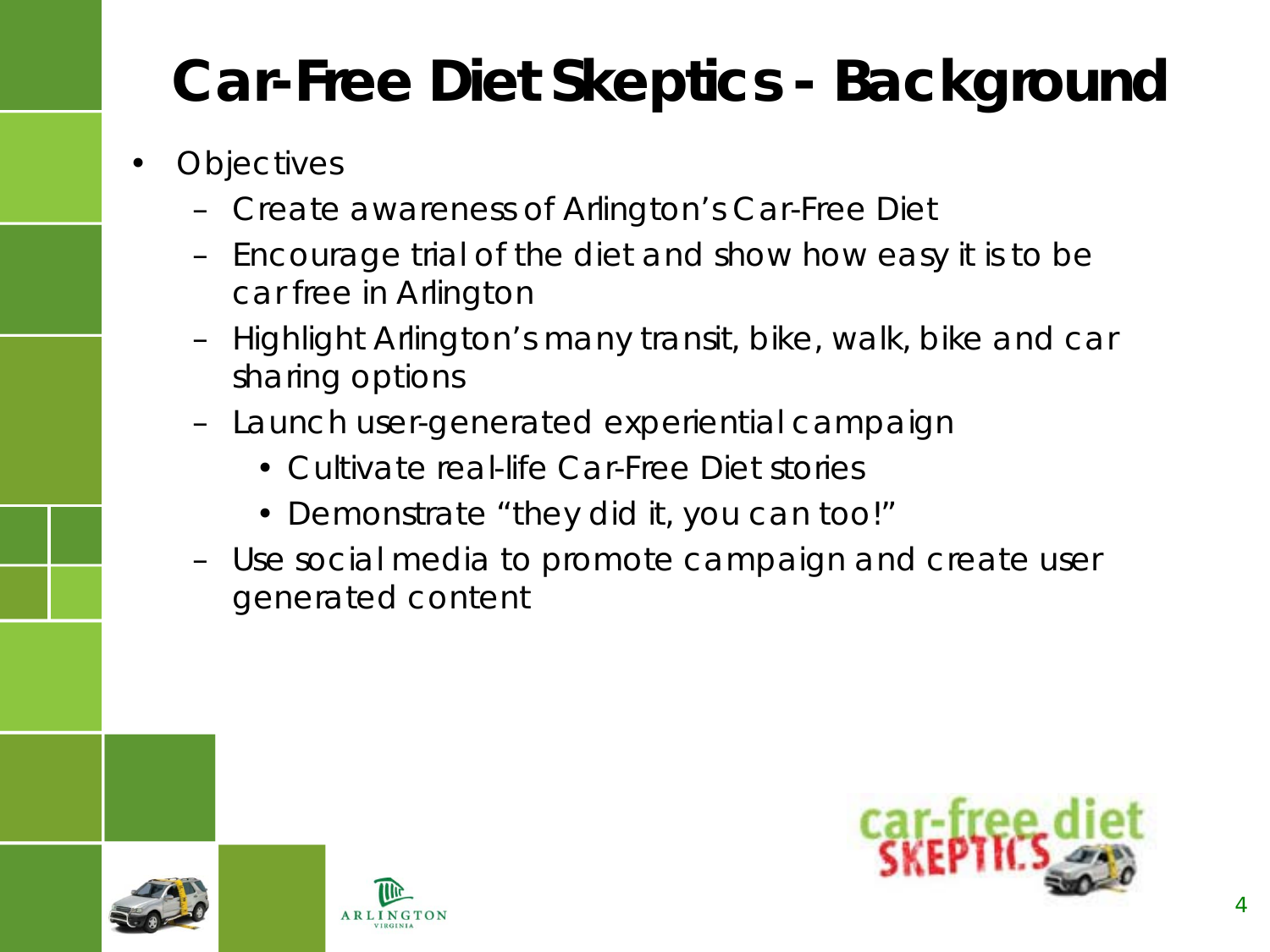# **Car-Free Diet Skeptics Video**





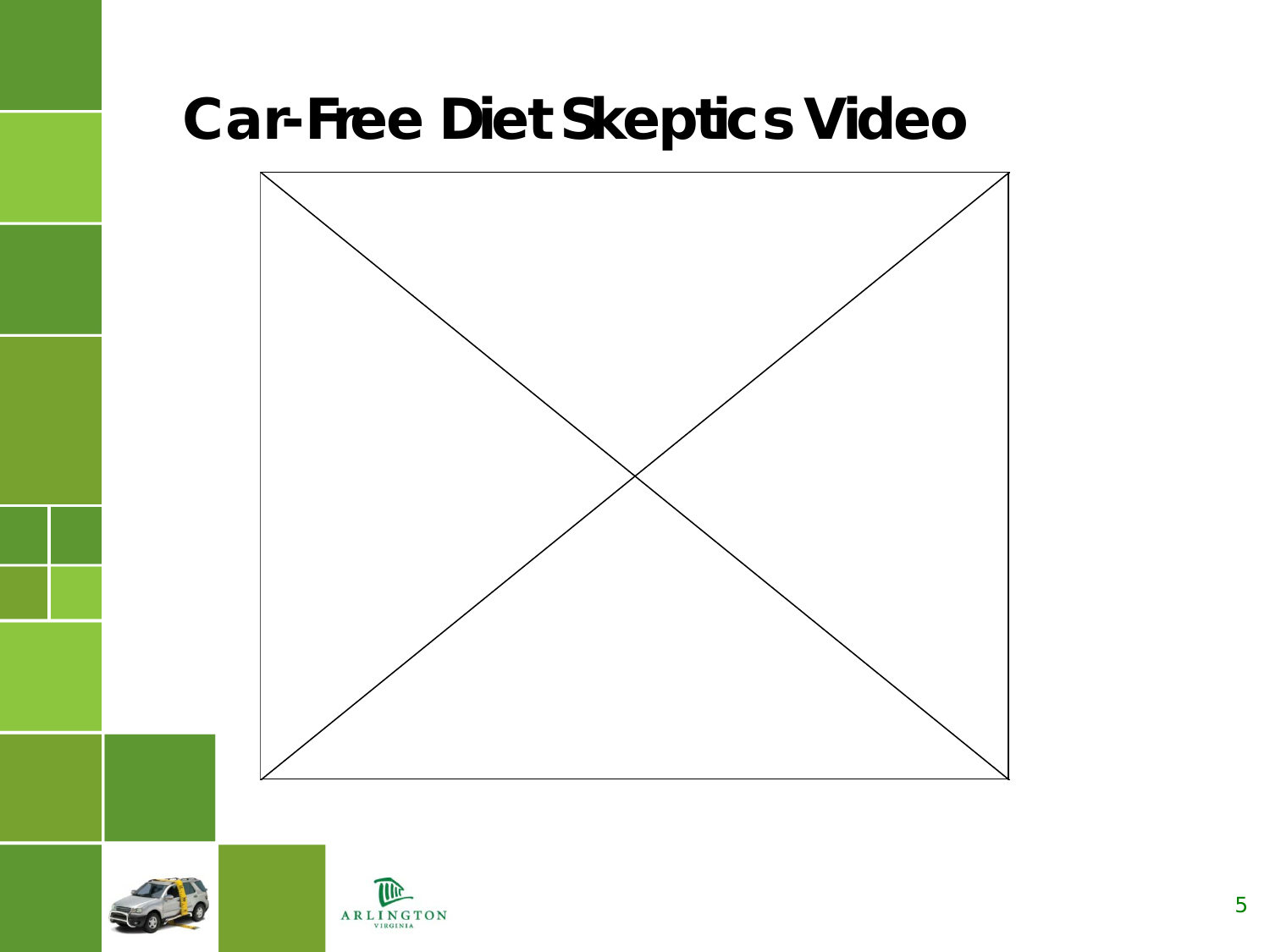

# **Skeptics Challenge REPORT**

### **CFD SKEPTICS - ROSS v. TODD**

### January-May 2010



#### **Facebook Fan Demographics**



#### Foursquare



| and the state of the state of the state of the state of the state of the state of the state of the state of the |  |
|-----------------------------------------------------------------------------------------------------------------|--|
|                                                                                                                 |  |

#### **You Tube**



### **Updates** Blog: 21, Facebook: 16 Twitter: 47, YouTube: 5

#### Connections

Blog: 17 Comments Twitter: 25 followers Facebook: 57 Likes

### **Twitter Follower Growth**





### **Updates**

Blog: 13, Facebook: 86 Twitter: 143, YouTube: 3

#### Cennections

**Blog: 27 Comments** Twitter: 25 followers Facebook: 54 Likes



Let-Frest Trend

والمنافذ

**FORM** members

 $\sim$ 

#### **COUNTER BUILDING SHARE** Apr 26, 2004 **Black A.J., President NET ARM WH** lays in Three has when you're naturality in your lan

Todd's Diet Dashboard

Newman I restate the lost last and strike is and<br>and last symbolic companies and the way. News the last his marking to hap some more measured do put in anto advise L.

奇場

#### **Marial Assoc**

Day 1 Wist Hear Personnell

this service of their start from most being up starts. Greenway, TV cowing in writings health and presentate streamer machiner as basic red sharmon in reaming Aprileville this is additionally and consider that will contact the Sit-ine-server), 2

46175, 9303.

black - duration dearlines. For the

#### **Facebook Fan Demographics**

|           |     | Male Female Male Female |  |
|-----------|-----|-------------------------|--|
|           |     | 38% 58%                 |  |
| $13 - 17$ |     | D%                      |  |
| $18 - 24$ |     | D%                      |  |
| $25 - 34$ | 13% | 3.6%                    |  |
| $35 - 44$ | 11% | 15%                     |  |
| $45 - 54$ |     |                         |  |
| $55+$     |     | <b>ANC</b>              |  |

#### YouTube



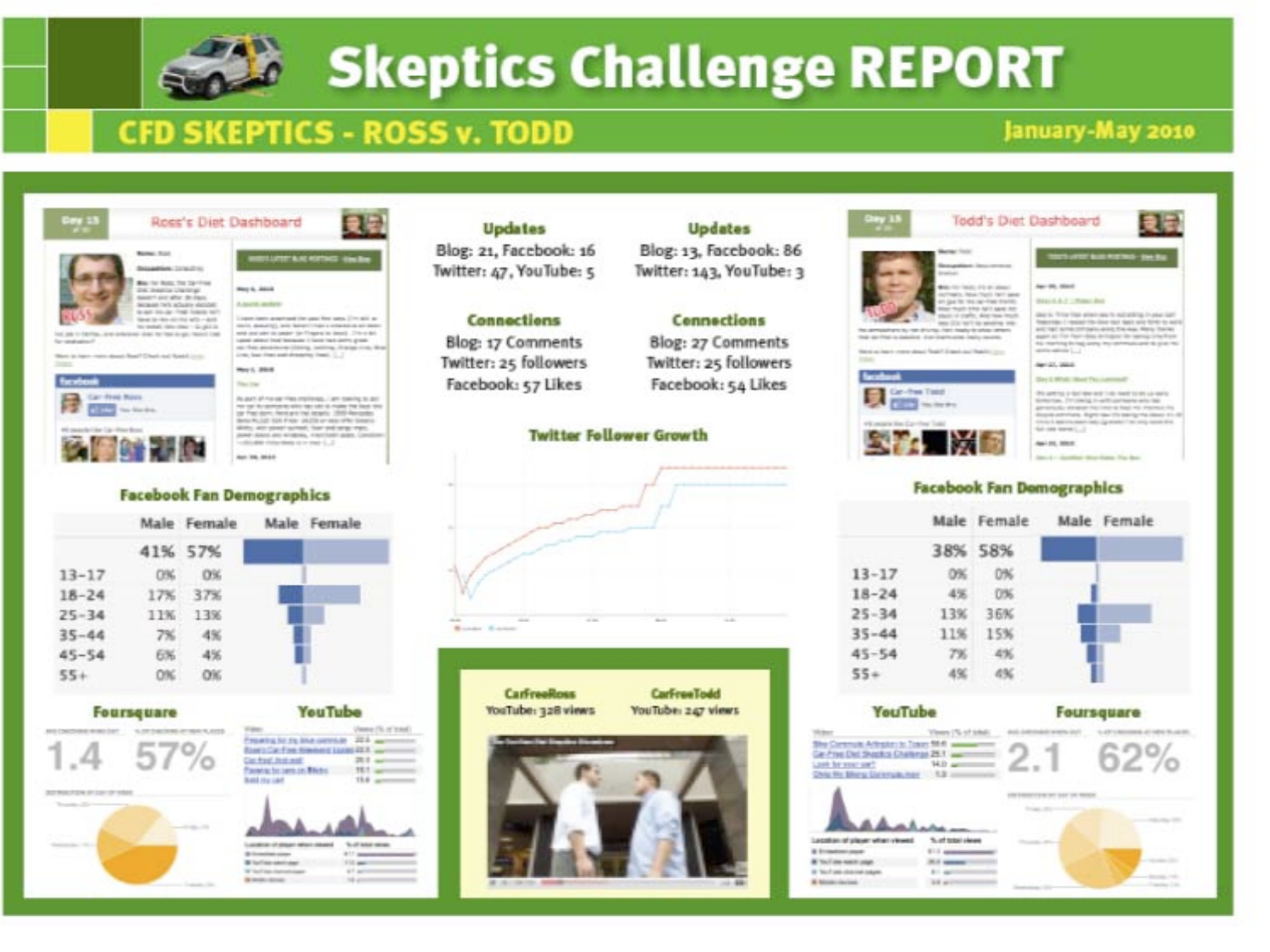## **Season I Results**



**Arlington's Car-Free Diet** made my t-shirts smaller. And my wallet bigger.

ART 42



Improve your waistline and bottom line at carfreediet.com  $\rightarrow$ 



 $-40$   $0.107100$ 

**Arlington's Car-Free Diet** helped me leave my car

> - and my worries at home.

Find a more relaxing ride at carfreediet.com





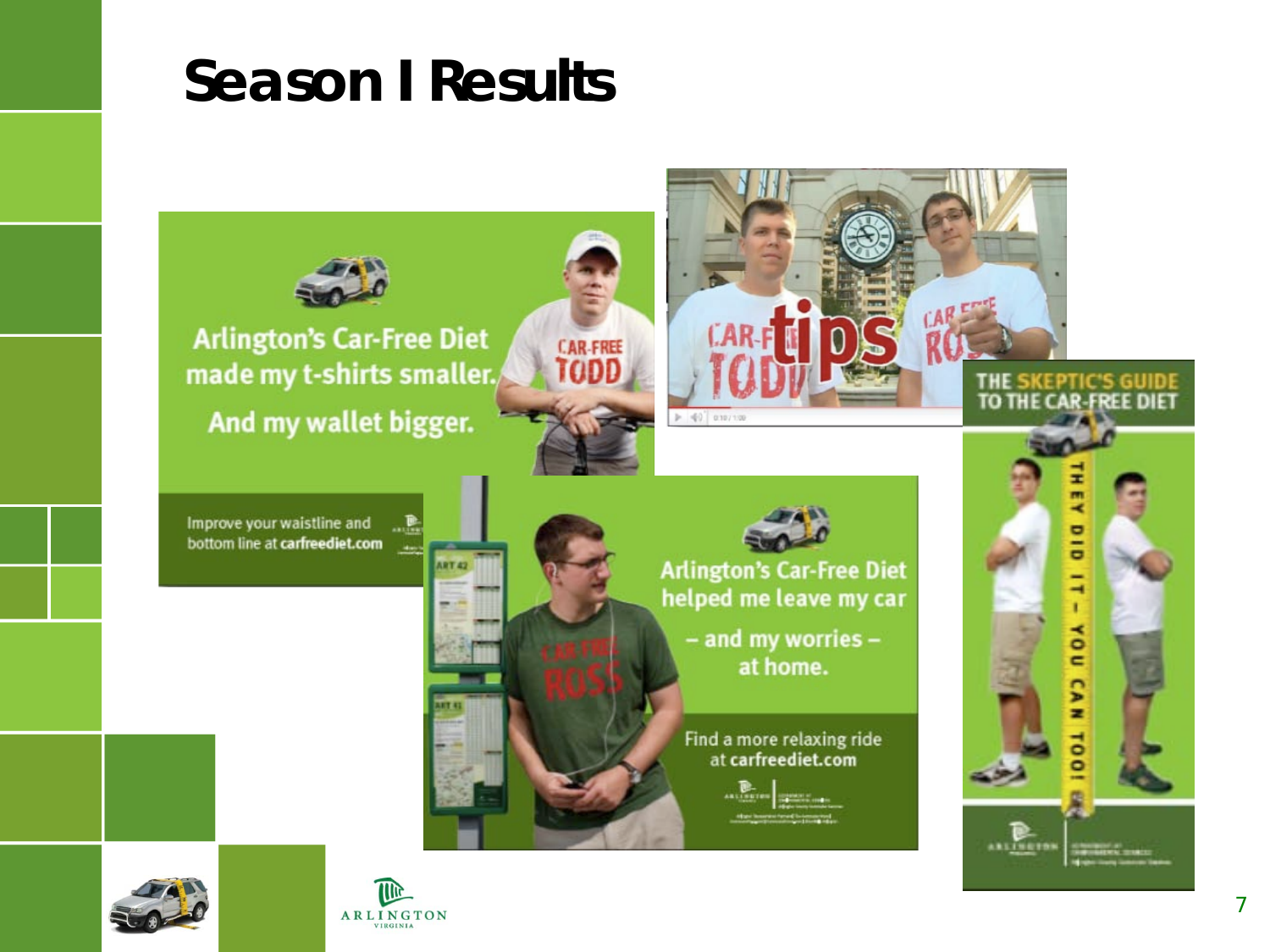

## **Arlington's Car-Free Diet**

### **DIGITAL MARKETING REPORT**

### Skeptics Challenge January 1st-May 20th 2011



#### Kyle's Diet Dashboard **The Skeptics** Cont Wingstown **Updates** Updates **Base III, MITH.** Blog: 10, Facebook: 43 David Chas Street, Minister or Treet Winger Blog: 11, Facebook: 36 Red, it's almost the entire' an fifty two my. Print started Twitter: 75, YouTube: 28 Twitter: 48, YouTube: 8 as, or partnering introducing fractioness in law insight charge Streams Smigranner Andfor, Next Street Inspirationed **PECULIAR ECONOMIC PRO** the backets of the products that he does not r il ani promozope **CALIFORNIA BANK BOOK CORPO LIBRARY 1981** Christmas de parte (dat.)<br>Visit de facta francese The violating painting fluiding is afterwards at (1) **Connections** Connections arteres mounted Berg 10, 19791 attractive modern and p **OL Renault** Blog: 10 Comments **Blog: 8 Comments** Go Pro Ark creator **Ball** Ŧ **Twitter: 109 followers** Twitter: 22 followers of them. Facebook: 200 Likes Facebook: 153 Likes er ta animalistas de Valencia (1844).<br>Nacimiento de Antonio esperanto de Marco Mario **Twitter Follower Growth START AND REAL PROPERTY**  $1000$ pre interior. 18 **Facebook Fan Demographics** U.Net **Bill Hard** 20.6m 28 Apr (7 Per 20 Hay Carl and La Postal **The Season SAILER YouTube** CarFreeMatt **CarFreeNvle** YouTube: 1365 views YouTube: 340 views 5. of tailed stares Location of player when discuss Views IS D'étudite) player privatier vestimais **JES MAY ARE IBI** Was Chalon account pages 漰 **SIT And I Wanted** 47 per IST TAL/TEAM of demonitorage **B** Holida Borkess 381.40 **Tap statement** Supplement of theme **Cas Print, Hutta Step 18**  $21.7$  matt U.S. and Catifies Ren Das 11 Cast Prince Direction Prince 10.7 april 52.3 pm Car Pres Hale Des Sate 12.3 mm Can-Free Kyle Day 19 **Canonical Date Date One** 12.2 am